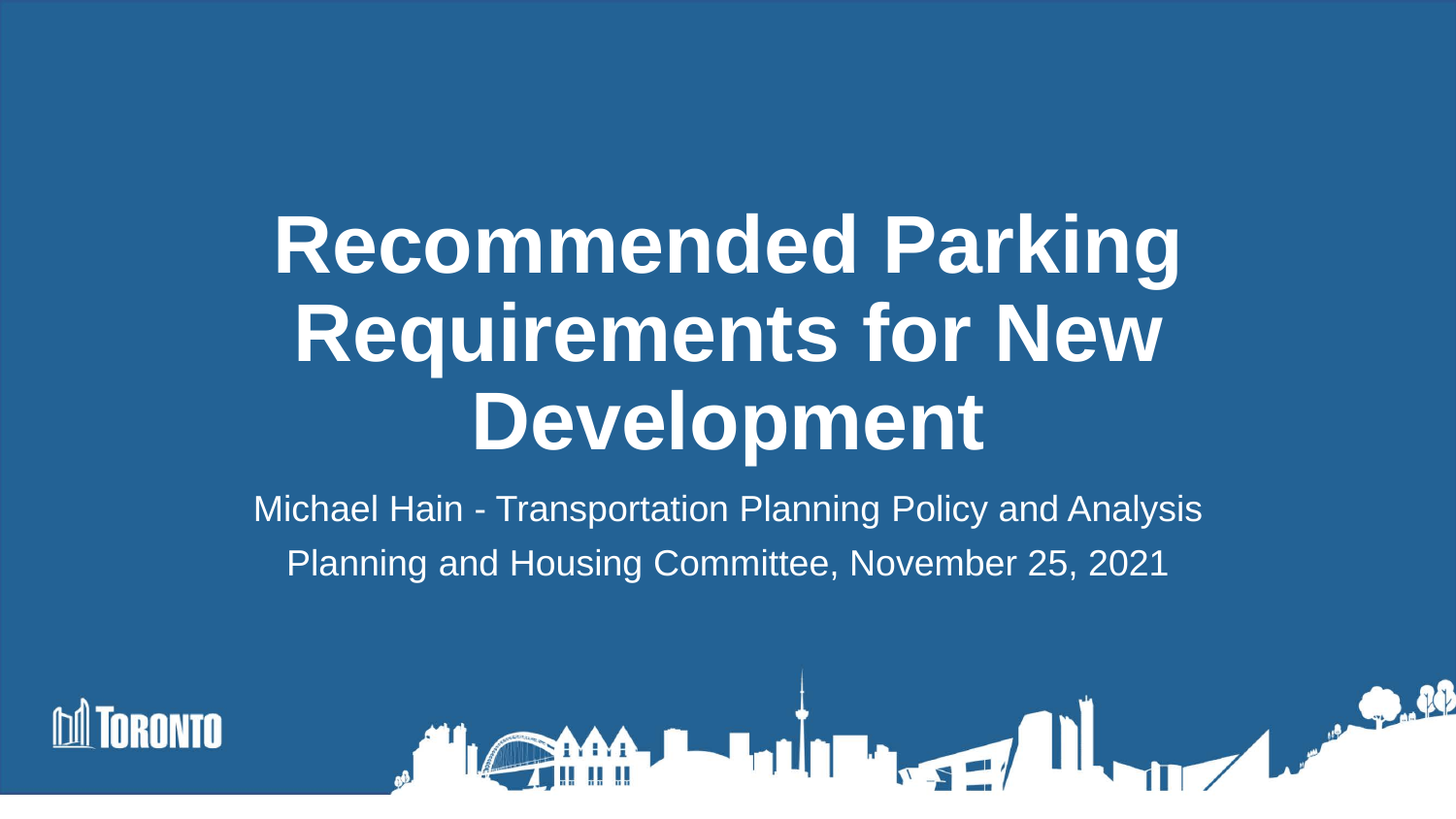### **Recommendations Overview**

- Existing parking standards in the city-wide Zoning By-law 569-2013 adopted by Council in 2013 based on studies conducted between 2005 and 2007.
- The recommended amendments will update vehicle and bicycle parking standards and include:
	- Removal of most minimum parking standards city-wide;
	- Introduction of maximum parking standards where they do not already exist, for most uses;
	- Maintenance of accessible parking requirements;
	- Introduction of requirements for electric vehicle infrastructure; and
	- • Introduction of a new mechanism to fund bike share expansion.

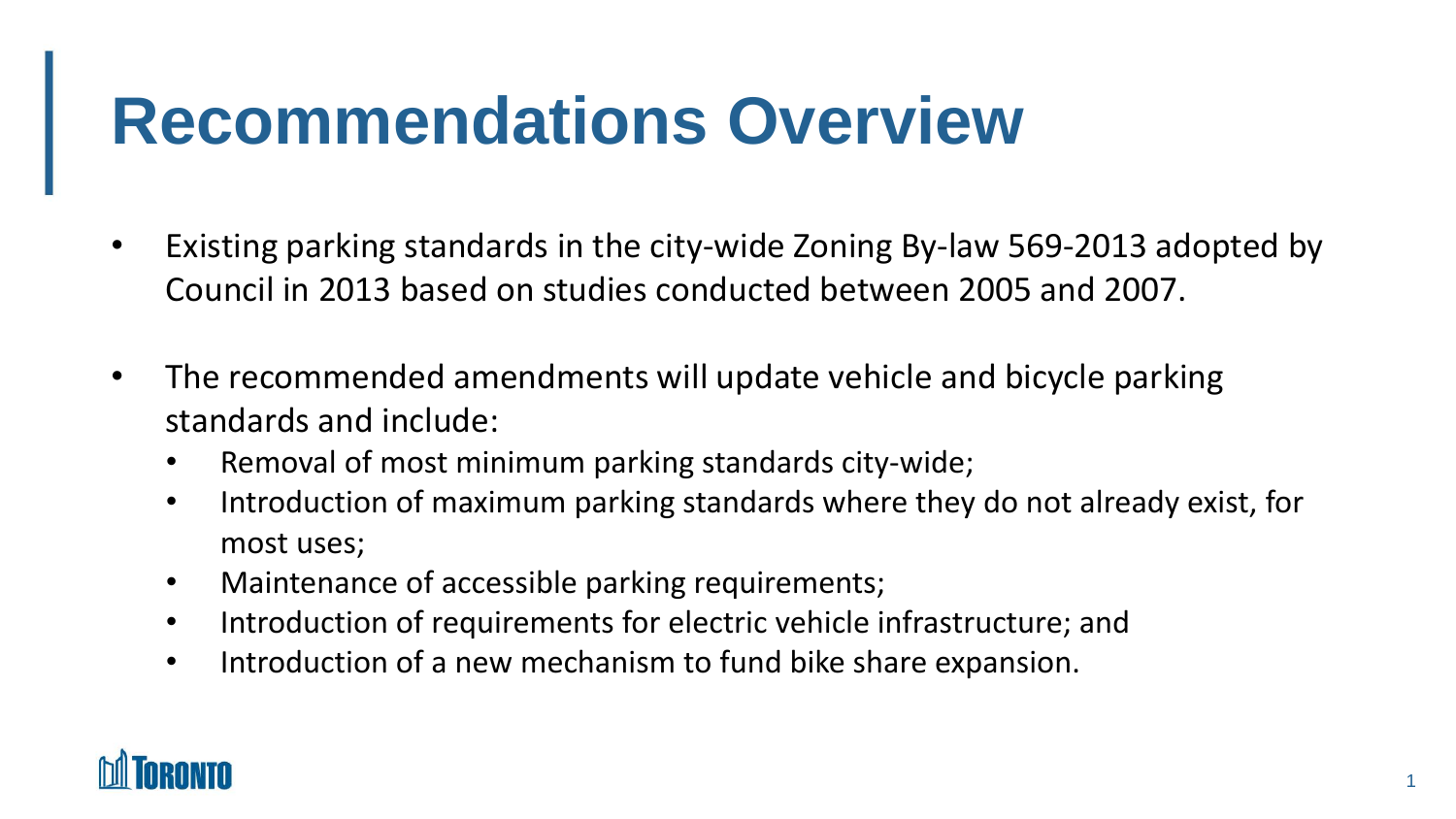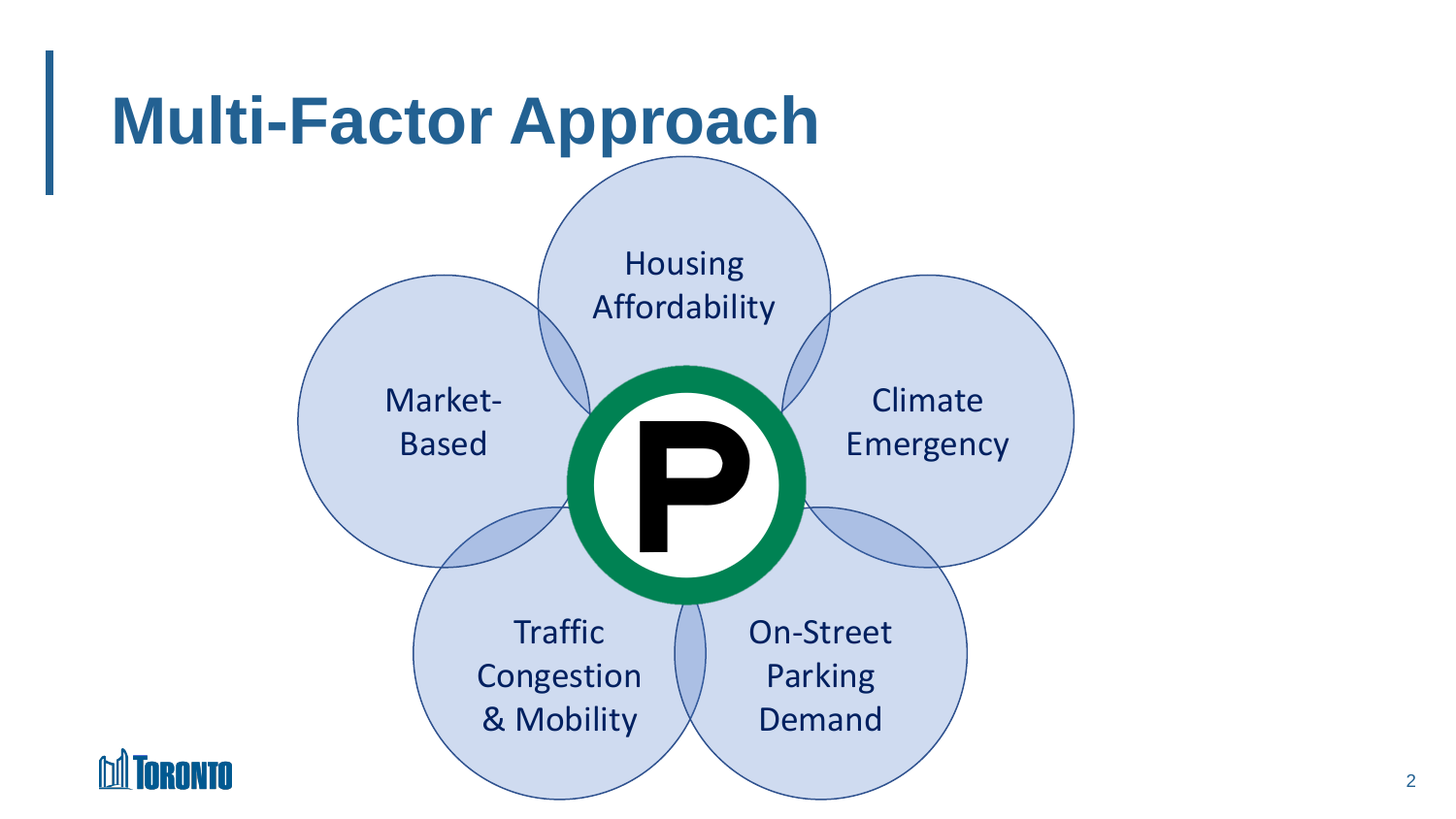### **Market-Based**

- The elimination of minimum parking standards brings a market mechanism to parking supply and pricing.
- • Eliminating or significantly limiting minimum parking requirements is a growing trend globally.
- • Using a market mechanism will achieve a better balance between building too much or too little parking.

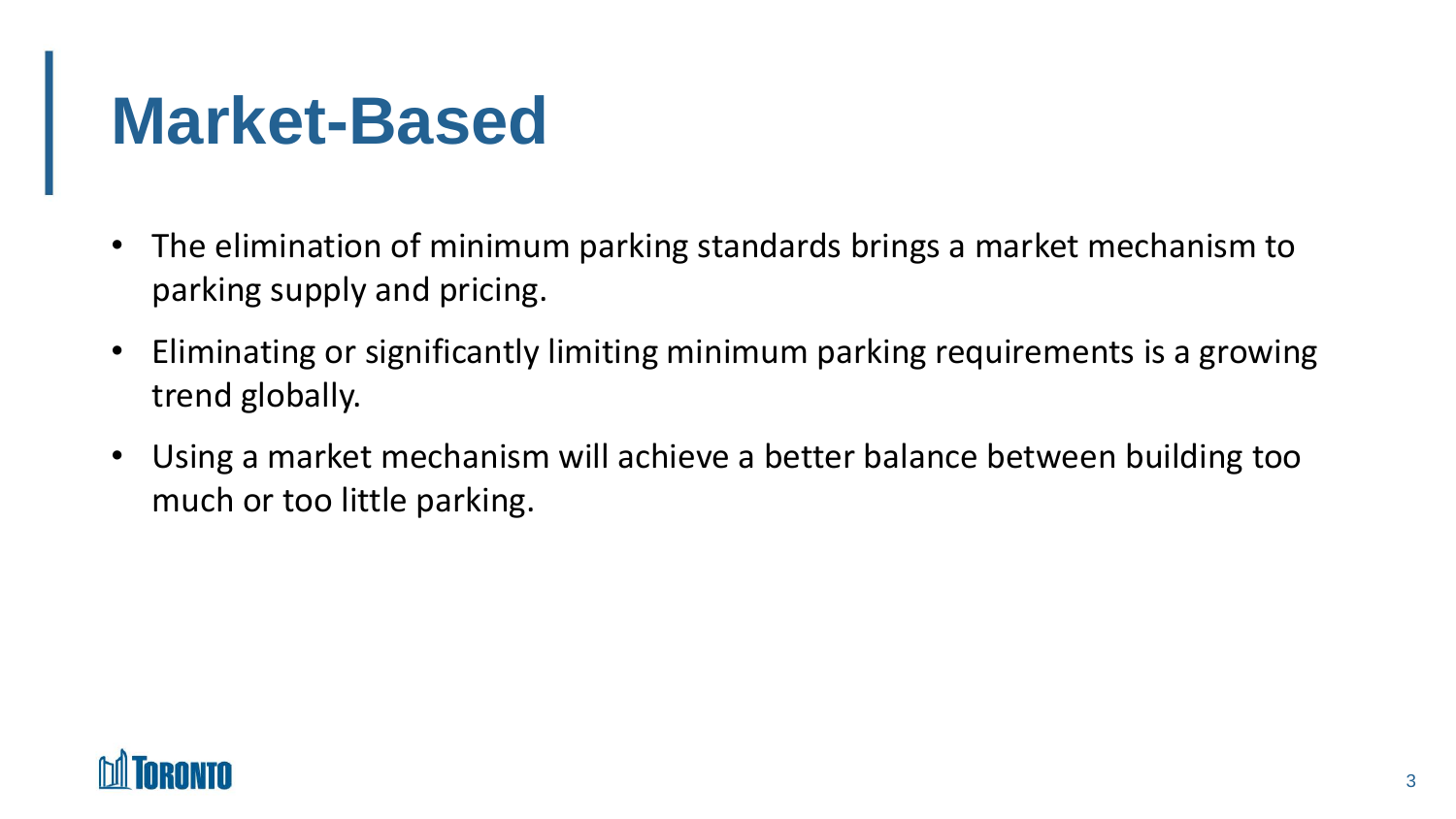## **Housing Affordability**

- Removing parking minimums supports costefficient forms of development.
- Amendments will streamline the development process.
- Minimum parking requirements are inequitable.

#### **Apartment Households in Toronto by Income and Proportion without a Car (TTS, 2016)**



■ Without a Car ■ With a Car

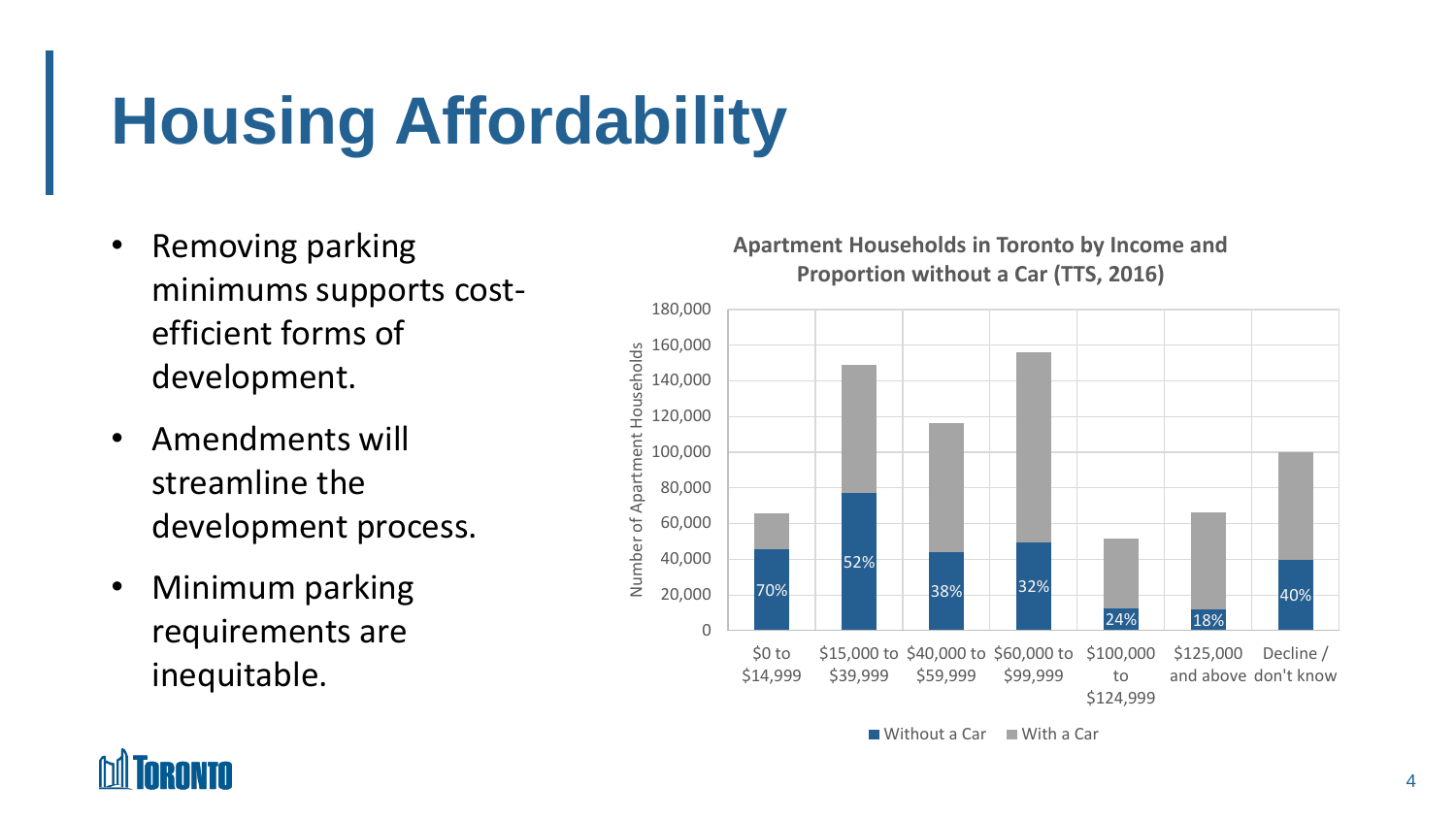### **Climate Emergency**

- Easily available parking encourages people to drive more often.
- • Requirements for EV infrastructure will support transition to low-carbon energy.
- • Parking itself contributes to GHG emissions.



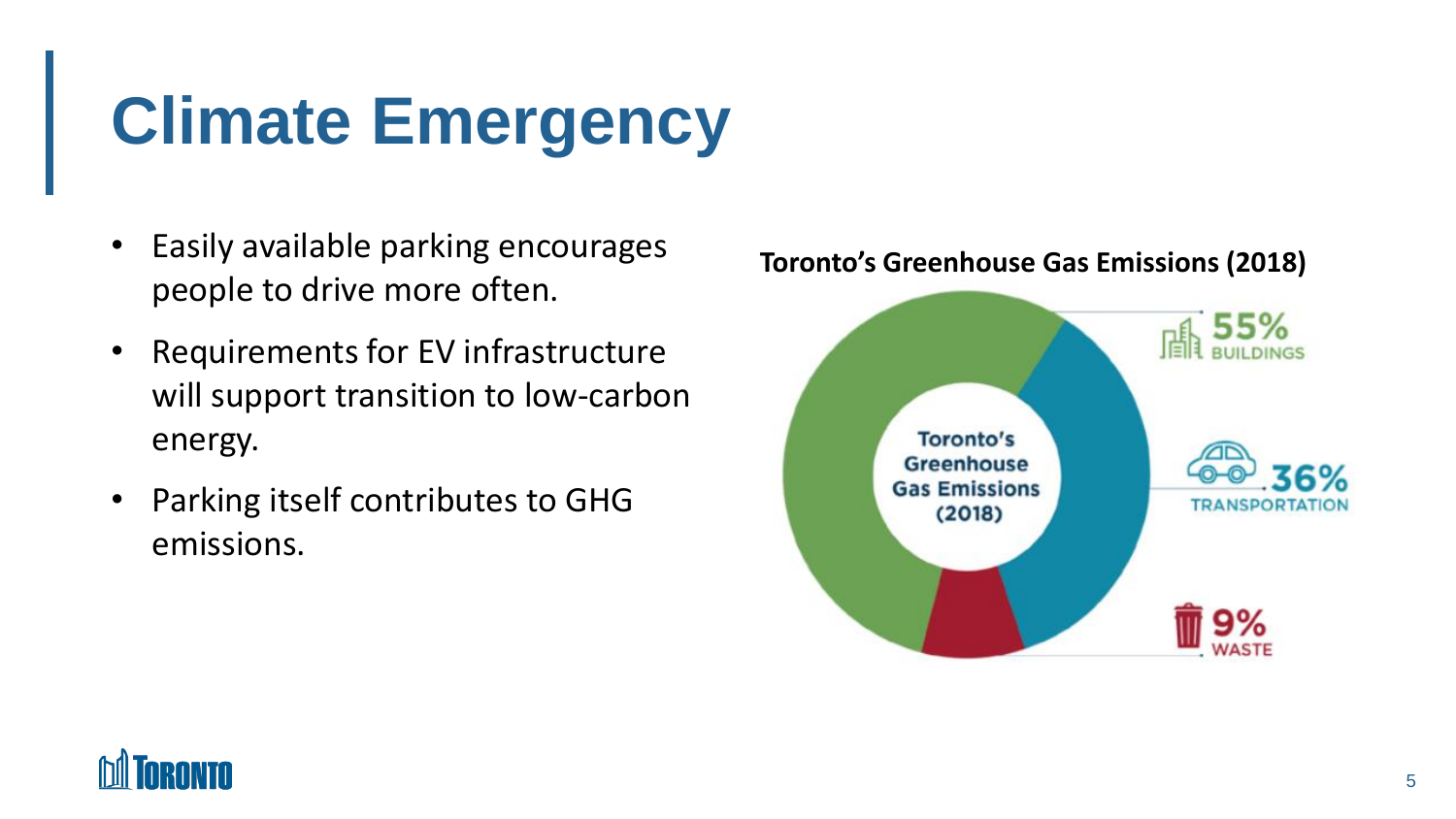### **Traffic Congestion & Mobility**

- Limiting the growth of parking will better manage car dependency and encourage walking, 50% cycling and transit use the contract of  $45\%$
- Accommodating growing mobility needs in  $35\%$ Toronto will require travel choices to evolve  $30\%$
- **New Payment-in-Lieu of Bicycle Parking**  $20\%$ provision and the settlement of the settlement of the settlement of the settlement of the settlement of the set
- Maintaining Requirements for Accessible  $^{5\%}$ Parking and Visitor Parking



Transportation Tomorrow Survey, 1986-2016

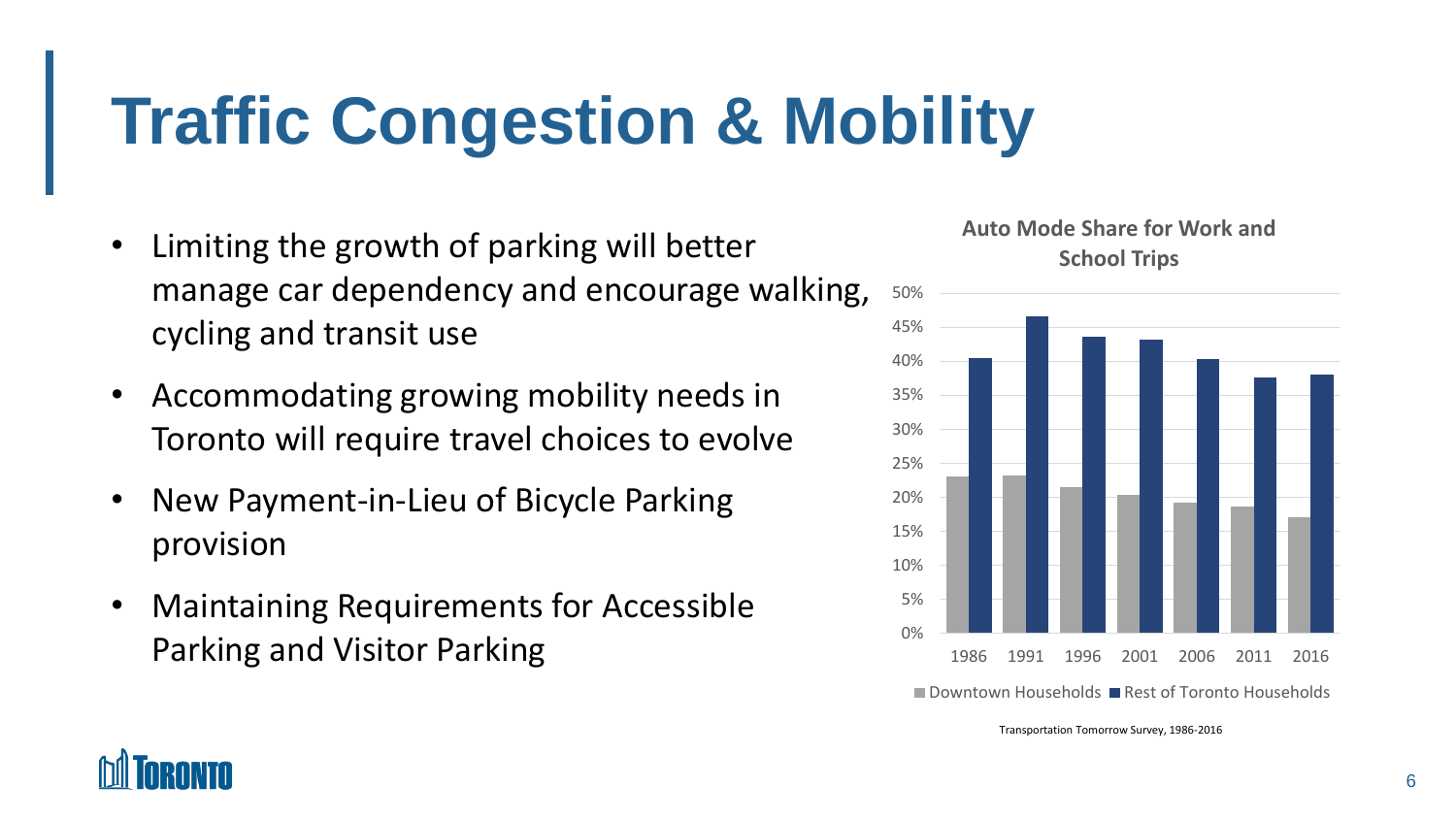### **On-Street Parking Demand**

- The Official Plan directs development to provide adequate parking on-site.
- • Recommend normalizing practice of excluding users of new development from participating in on-street permit parking programs.
- Incorporating this as normal practice in development review process reduces uncertainty